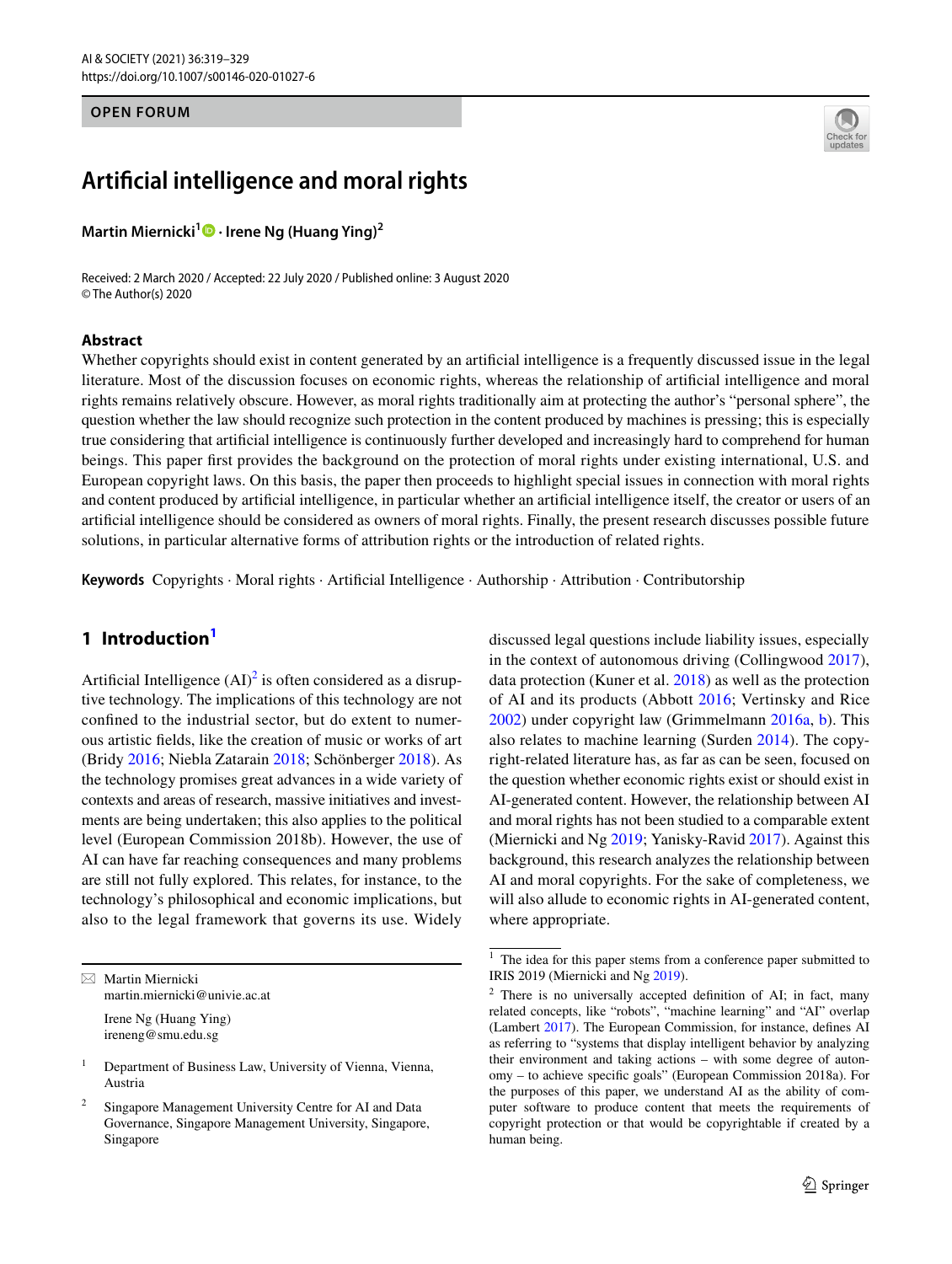The relation between AI and copyright can be studied in two major respects. Commonly, the legal literature distinguishes issues that arise "upstream" and those that arise "downstream". Upstream refers to legal issues that arise from making a machine capable of generating content which would include the implications of machine learning, or whether existing exceptions and limitations to copyright would apply (or should be enacted) (Grimmelmann [2016a,](#page-9-2) [b](#page-9-3); Stewart [2014\)](#page-10-4). Moreover, this relates to the questions whether or how AI could be "taught" to avoid copyright infringement or "interpret" legal provisions (Schafer et al. [2015\)](#page-10-5). However, for the purposes of this contribution, we will focus on the downstream issues of AI and copyright. This refers to the content generated by the AI and explores the question whether or to what extent copyright law grants protection to this content; this naturally encompasses the question to whom (or what) the law should allocate (exclusive) copyrights (Schafer et al. [2015;](#page-10-5) Schönberger [2018](#page-10-0)).

## **2 Legal background**

Moral rights acknowledge that authors have personal interests in their creations and the corresponding use that is made of them. These interests are conceptually diferent from the economic or commercial interests protected by the author's economic rights which are typically understood to enable the author to derive fnancial gain from her creation (Rigamonti [2007](#page-10-6)). Moral rights thus aim to protect the non-economic interests of the author; this is often justifed with reference to a "presumed intimate" bond of the creator with his or her creations (Rigamonti [2006](#page-10-7)). In this light, moral rights protect the personality of the author in the work (Biron [2014](#page-8-3)). Not surprisingly, diferent jurisdictions have varied takes on this school of thought and do not interpret this ideology to the same extent. In this regard, it is generally said that common law jurisdictions are more hesitant to granting moral rights than civil law jurisdictions (Rigamonti [2007](#page-10-6); Schére [2018\)](#page-10-8). This might explain why—even though moral rights can be found in various jurisdictions throughout the world—the degree of international harmonization with regard to moral rights is rather low (Rigamonti [2006\)](#page-10-7). The general principles are set forth by the Berne Convention (WIPO [1979](#page-10-9)); its article Art  $6<sup>bis</sup>$  states that "the author shall have the right to claim authorship of the work and to object to any distortion, mutilation or other modifcation of, or other derogatory action in relation to, the said work, which would be prejudicial to his honor or reputation." As can be seen, the Berne Convention provides for two distinct moral rights: The right of attribution and the right of integrity of the work (Rigamonti [2006](#page-10-7); cf. U.S. Court of Appeals 1st Circuit 2010). The right of attribution generally includes the right to be recognized as the author of a work, so that users of the work as well as the public in general will associate the work with its creator (Ciolino [1995\)](#page-8-4), which is also linked to a certain kind of social recognition and appreciation; recognition for one's work is sometimes deemed a "basic human desire" (US Copyright Office [2019\)](#page-10-10). The right to integrity, in turn, refers to the author's interest not to have his or her work be altered drastically or used in a prejudicial way. Whether there is an infringement of the right to integrity is very dependent on the individual case as well as, importantly, the context of the use. Under this rule, moral rights could be infringed if, for instance, a song is rearranged or used for a purpose completely diferent from the author's intentions (Ricketson and Ginsburg [2006](#page-10-11)).

Moral rights came in special focus in the U.S. legal regime with the accession of the United States to the Berne Convention (Ciolino [1995\)](#page-8-4). At that time, legislative changes were not made because the moral rights contained in the convention were already, according to Congress's opinion, provided for a sufficient extent under U.S. law (U.S. Copyright Office [2019](#page-10-10)). Later, moral rights were explicitly recognized in the Visual Artist Rights Act (17 U.S.C. § 106A); however, the scope of the act is relatively narrow (U.S. Copyright Office [2019](#page-10-10); cf. U.S. Court of Appeals 1st Circuit [2010\)](#page-10-12). In fact, the transposition of the Berne Convention's requirements into U.S. law as regards moral rights has been a long source of controversy (Ginsburg [2004;](#page-9-6) Rigamonti [2006](#page-10-7)). In any event, however, it is fair not to only look at the U.S. Copyright Act, but also at other laws on the federal level as well as common law claims that can arise under state law, for instance (Rigamonti [2007](#page-10-6); U.S. Copyright Office [2019](#page-10-10)).

Against the background of the aim to strengthen the internal market, European copyright law has focused on the harmonization of economic rights while moral rights have never been harmonized to a comparable extent (Sirvinskaite [2010](#page-10-13)). To this end, a number of directives explicitly clarify that they are not meant to apply to moral rights which may or may not be granted under the member states' laws (Council of the European Communities [1993;](#page-9-7) European Parliament and Council of the European Union [1996](#page-9-8), [2006;](#page-9-9) European Parliament and the Council [2001,](#page-9-10) [2009](#page-9-11), [2012,](#page-9-12) [2019](#page-9-13)). The member states thus retain a great amount of freedom in respect of their moral rights legislation (von Lewinski and Walter [2010](#page-10-14)) and it appears that this area of copyright law will not be dealt with on the European level in the near future (*cf*. Commission of the European Communities [2004](#page-8-5)). At the same time, however, the lack of harmonization has been called an "intrinsic obstacle" for the development of a common European copyright legislation (Sirvinskaite [2010](#page-10-13)).

As can be seen, there is—both on the international and the European level—little harmonization across borders in the context of moral rights (Pettenati [2000\)](#page-10-15) and even the degree of harmonization in the Berne Convention is not uncontroversial. Strictly speaking, there is not even a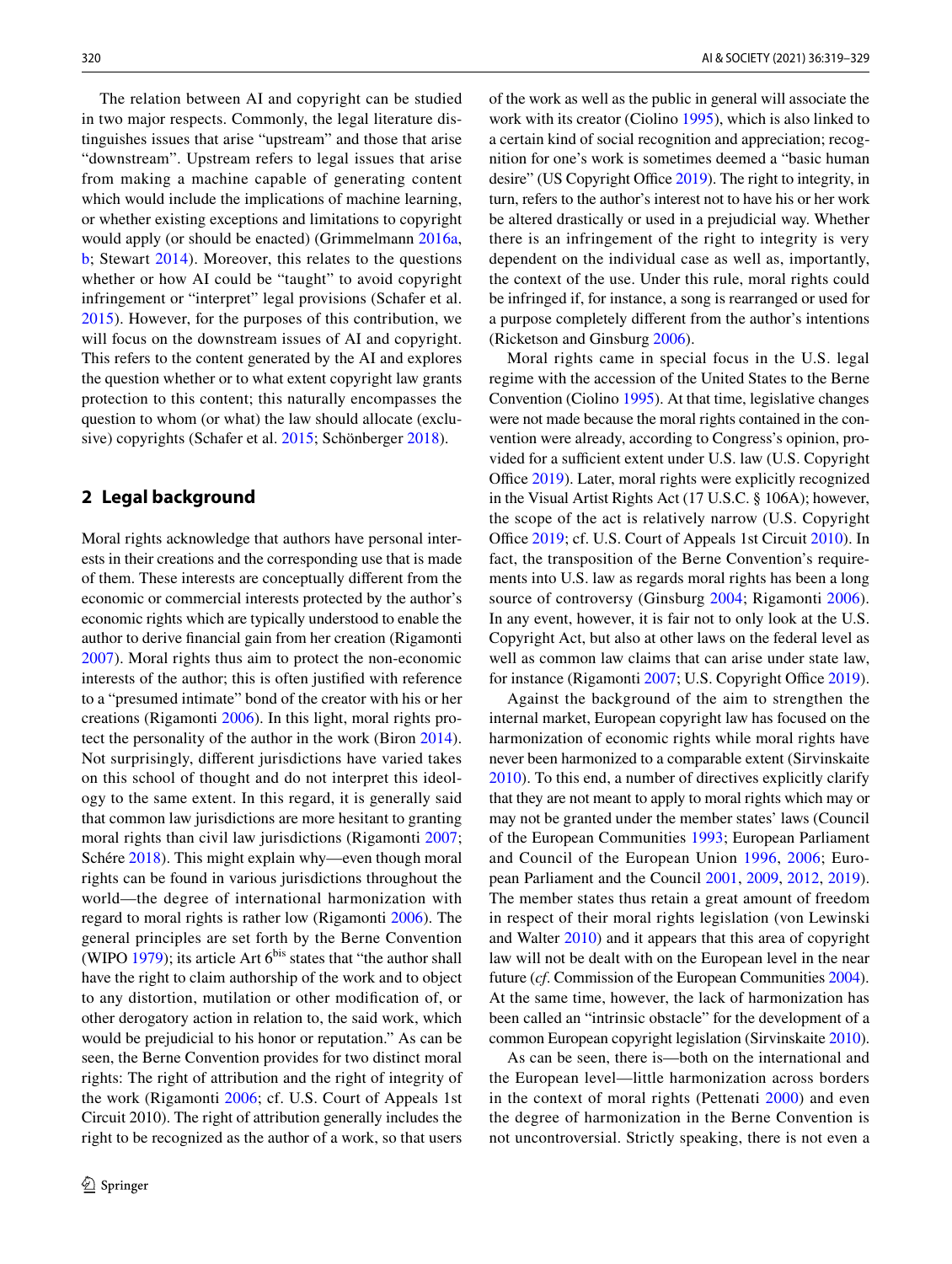common concept of moral rights in countries that follow the civil law tradition. In general, one distinguishes the "Monist Theory" and the "Dualist Theory" (Chisolm [2018](#page-8-6); Rigamonti [2007\)](#page-10-6). While moral rights are genuinely based on copyright and are closely integrated with economic rights under the Monist Theory, the Dualist Theory derives moral rights from a general personality right (Rigamonti [2007](#page-10-6)). Hence, a clear distinction between moral rights and economic rights is not always possible. In fact, an author could derive fnancial value from her right to be identifed as the author ("traditional" moral right) (Hansmann and Santilli [1997;](#page-9-14) Tang [2012\)](#page-10-16) or use her right to copy ("traditional" economic right) to prohibit the reproduction of her work for various non-economic reasons. Moreover, national laws can grant additional moral rights within the framework of the Berne Convention (e.g., withdrawal rights) (Ricketson and Ginsburg [2006](#page-10-11)). However, hereinafter, when referring to moral rights, we refer to moral rights as traditionally understood (attribution and integrity) in order to highlight the special issues that occur in context of AI-generated content.

## **3 Protection of AI‑generated content**

The key question of much of the copyright-related debate on AI is whether or to what extent copyrightable works require or should require human action. Under the Berne Convention, there is no clear defnition of the concept of "authorship". However, it is strongly suggested that the convention only refers to human creators (Ginsburg [2018](#page-9-15); Ricketson [1991](#page-10-17)), thereby excluding AI-generated content from its scope. This means that the minimum standard set forth by the Berne Convention only applies to works made by humans.

U.S. copyright law affords protection to "original works" of authorship" (17 U.S.C.  $\S$  102(a)). This language is understood as referring to creations of human beings only (Clifford [1997](#page-8-7); U.S. Copyright Office  $2017$ ); accordingly, the law denies copyright protection for the "creations" of animals, the so-called "monkey selfe" case (U.S. District Court Northern District of California  $2016$ <sup>[3](#page-2-0)</sup> being a notable example for the application of these principle in the courts. This equally applies to content produced by machines (U.S. Copyright Office [2017](#page-10-18)) or, in the present context, AI-generated content (Abbott [2016](#page-8-2); Yanisky-Ravid [2017\)](#page-10-3). In consequence, such content is not copyrightable, unless a human author is found to have contributed creative input.

Since there is no general EU copyright code but rather several directives with their respective scope, it is not easy to distill the concept of authorship under EU law. However, it is possible to infer some guidance from the language of the diferent directives. On the one hand, the "own intellectual creation" standard is set forth in respect of databases, computer programs and photographs (European Parliament and Council of the European Union [1996,](#page-9-8) art. 3(1); European Parliament and Council of the European Union [2006,](#page-9-9) art. 6; European Parliament and the Council [2009,](#page-9-11) art. 1(3); see also European Parliament and the Council [2019,](#page-9-13) art. 14). On the other hand, the "Copyright Directive" (European Parliament and the Council [2001](#page-9-10)) refers to "authors" and "works". With regard to frst standard, the ECJ establishes the connection to the author's personality (European Court of Justice 2011a; European Court of Justice [2012](#page-9-16)), a line of argumentation that can also be found in connection with the "Copyright Directive" (European Parliament and the Council [2001](#page-9-10)) (European Court of Justice [2008;](#page-9-17) European Court of Justice 2011b). Accordingly, many commentators conclude the human authorship is required under European copyright law (Handig [2009](#page-9-18); Ihalainen [2018](#page-9-19); Miernicki and Ng [2019](#page-9-4); Niebla Zatarain [2018](#page-9-0)).

Conversely, member states may decide to expand copyright protection to content produced by machines and AI (Miernicki and Ng [2019\)](#page-9-4). In this connection, the UK Copyright, Designs and Patents Act (United Kingdom [1988](#page-10-20)) should be mentioned. Under this act, the author of a "computer-generated" work (such a work "is generated by computer in circumstances such that there is no human author of the work", see s.178) is considered as "the person by whom the arrangements necessary for the creation of the work are undertaken" (s.9) (MacCutcheon [2013](#page-9-20)). What is meant by "arrangements", however, remains a source of debate (Davies [2011](#page-9-21); Perry and Margoni [2010;](#page-10-21) Lambert [2017](#page-9-5)). Most importantly, however, the CDPA exempts computergenerated works from the moral rights framework so that no attribution or integrity rights are conferred upon the authors of such works (s. 79, 81).

## **4 Ownership in AI‑generated content**

The copyrightability of AI-generated content is inherently linked to the ownership of the corresponding copyrights. Much has been written about which persons (if any) should be considered when assigning those rights (see, e.g., Bridy [2012](#page-8-8); Davies [2011;](#page-9-21) Galajdová [2018;](#page-9-22) Glasser [2001;](#page-9-23) Hristov [2017](#page-9-24); Perry-Margoni [2010](#page-10-21); Wu [1997](#page-10-22); Yu [2017\)](#page-10-23). In the following, we discuss the AI itself, the creators of the AI and the users of the AI as possible holders of moral rights.

<span id="page-2-0"></span><sup>&</sup>lt;sup>3</sup> ("[T]here is no mention of animals anywhere in the [Copyright Act]. The Supreme Court and Ninth Circuit have repeatedly referred to "persons" or "human beings" when analyzing authorship under the Act […] Naruto is not an "author" within the meaning of the Copyright Act").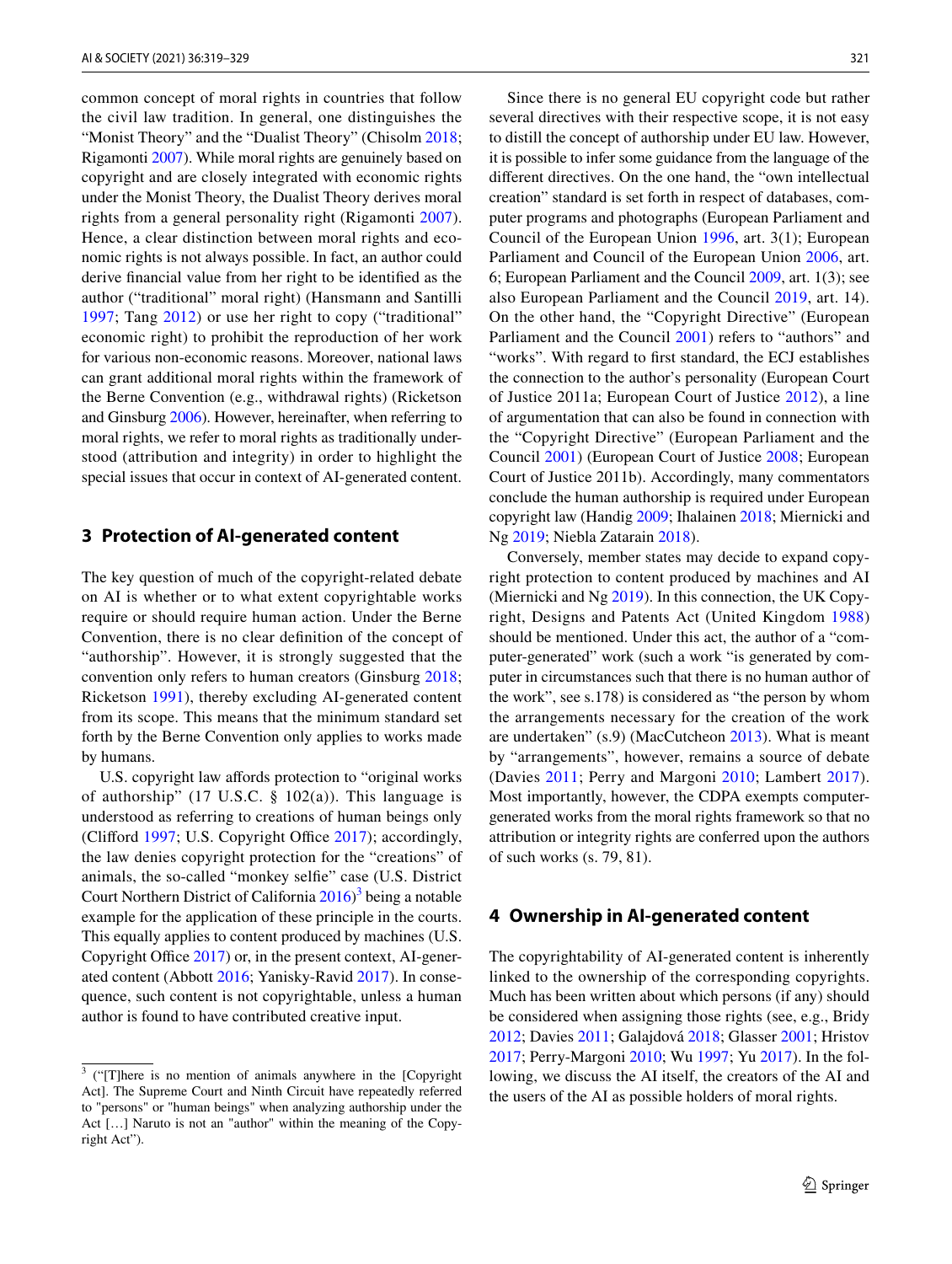#### **4.1 AI as the owner of moral rights**

The concept of AI as a possible owner falls on the fact that AI is not simply an automatic system but could be an autonomous system. While the development of an AI system, including data mining, machine learning and training processes, are normally supervised by humans, recent advancements in AI technology have enabled AI to learn from other AIs, in a process called "kickstarting".<sup>[4](#page-3-0)</sup> The "black box" of AI (Knight [2017](#page-9-25)), where developers of AI networks are unable to explain why their AI programs have produced a certain result, further augments the belief of autonomy of AI and its capability of having its own persona and decisionmaking abilities.

However, it should be noted that any discussion centering on AI as copyright owners is essentially a discussion *de lege ferenda*. This is because for machines to be granted rights, some form of legal personality would be required (Bridy [2012](#page-8-8); Yu [2017](#page-10-23)). It is our impression that this is not the case for many jurisdictions in Europe, America and Asia. In turn, whether machines should be granted some form of legal personality is in fact discussed on diferent levels. This relates, of course, to academic literature (Günther et al. [2012](#page-9-26); Paulius et al. [2017](#page-10-24); Solaiman [2017](#page-10-25)), but also to legislative initia-tives (Committee on Legal Affairs [\(2015](#page-8-9)).<sup>[5](#page-3-1)</sup> However, often times the discussion in this context centers on liability issues which are a diferent question from the grant of moral copyrights (Miernicki and Ng [2019](#page-9-4)); the attribution of liability is not the same as allocating exclusive rights, although the former must certainly be considered when acknowledging AI as legal persons. This is especially true if a legislation granting AI the status of a legal person (similar to a company or a partnership) would apply across other legislations unless precluded by that specifc legislation otherwise.

As aforementioned, moral rights, in the most basic scenario, aim at protecting interests such as being recognized as the author of a work or object to certain modifcations to it. Hence, one must ask (1) whether an AI can have such interests and (2) whether that the law deems such interest worthy of protection against the background of the theoretical basis of moral rights. The frst aspect should be distinguished from the related question whether a machine can be "creative" in the way humans are. This is, in fact, highly debated (Bridy [2012](#page-8-8); Bridy [2016;](#page-8-0) McCormack et al. [2019](#page-9-27);

Schafer et al. [2015;](#page-10-5) Yanskiy-Ravid [2017\)](#page-10-3). However, we think it is fair to assume that machines have, already from today's perspective, the potential to produce works which would be indistinguishable from human creations (Holder et al. [2016\)](#page-9-28) and thus would, in principle, meet the originality threshold for copyright protection. As can be seen, we consider the concept of creativity in strong proximity to the originality threshold. This threshold is—generally speaking—rather low in the EU and the United States, for instance.<sup>[6](#page-3-2)</sup> Thus, from *this perspective*, copyright protection should be considered.

However, in our opinion, it is questionable whether the ability to *produce* copyrightable content is equivalent to having a personality sphere that moral rights aim to protect. It seems that "creativity" or, as the law of many countries call it, originality, embodied in a work is a basic prerequisite for enjoying moral rights, as otherwise there would simply be no protectable subject matter (i.e. a work) (Rigamonti [2007\)](#page-10-6).<sup>[7](#page-3-3)</sup> Yet, moral rights are based on the *additional* concept of a "personality" that specifcally addresses the author's non-economic interests (Perry and Margoni [2010](#page-10-21)).<sup>[8](#page-3-4)</sup>

Since the right of personality theory, much like the moral rights orthodoxy, understands the work to be an expression of the author's personhood, it is easy to see how authors complaining about unauthorized modifcations of their works, for instance, could argue that the modifcations in question violated their personhood expressed in their works (Rigamonti [2007](#page-10-6)).

This is, as stated above, a concept diferent from legal personality in the sense of the attribution of liability. Thus, we consider the concept "personality" in strong proximity to the non-economic interests protected by moral rights and

<span id="page-3-0"></span><sup>4</sup> Kickstarting here refers to the method of using a 'teacher' AI agent to "kickstart the training of a new 'student' (AI) agent" (Schmitt et al. 2018).

<span id="page-3-1"></span><sup>&</sup>lt;sup>5</sup> There, the Committee on Legal Affairs referred to a specific status of "electronic persons". It is noteworthy that the proposal received serve criticism, see, e.g., Open Letter to the European Commission, Artifcial Intelligence and Robots, [www.robotics-openletter.eu](http://www.robotics-openletter.eu) (accessed 14 January 2020).

<span id="page-3-2"></span><sup>6</sup> "That being so, given the requirement of a broad interpretation of the scope of the protection conferred by Article 2 of Directive 2001/29, the possibility may not be ruled out that certain isolated sentences, or even certain parts of sentences in the text in question, may be suitable for conveying to the reader the originality of a publication such as a newspaper article, by communicating to that reader an element which is, in itself, the expression of the intellectual creation of the author of that article. Such sentences or parts of sentences are, therefore, liable to come within the scope of the protection provided for in Article 2(a) of that directive" (European Court of Justice 2008); "These choices as to selection and arrangement, so long as they are made independently by the compiler and entail a minimal degree of creativity, are sufficiently original that Congress may protect such compilations through the copyright laws" (U.S. Supreme Court [1991](#page-10-26)).

<span id="page-3-3"></span> $7$  One could argue that, where moral rights are derived from a general personality right, copyrightable subject-matter is not a necessary requirement.

<span id="page-3-4"></span><sup>8</sup> To the extent that one considers economic rights to serve the protection of the author's personal interests, this argument would in principle apply also to those rights.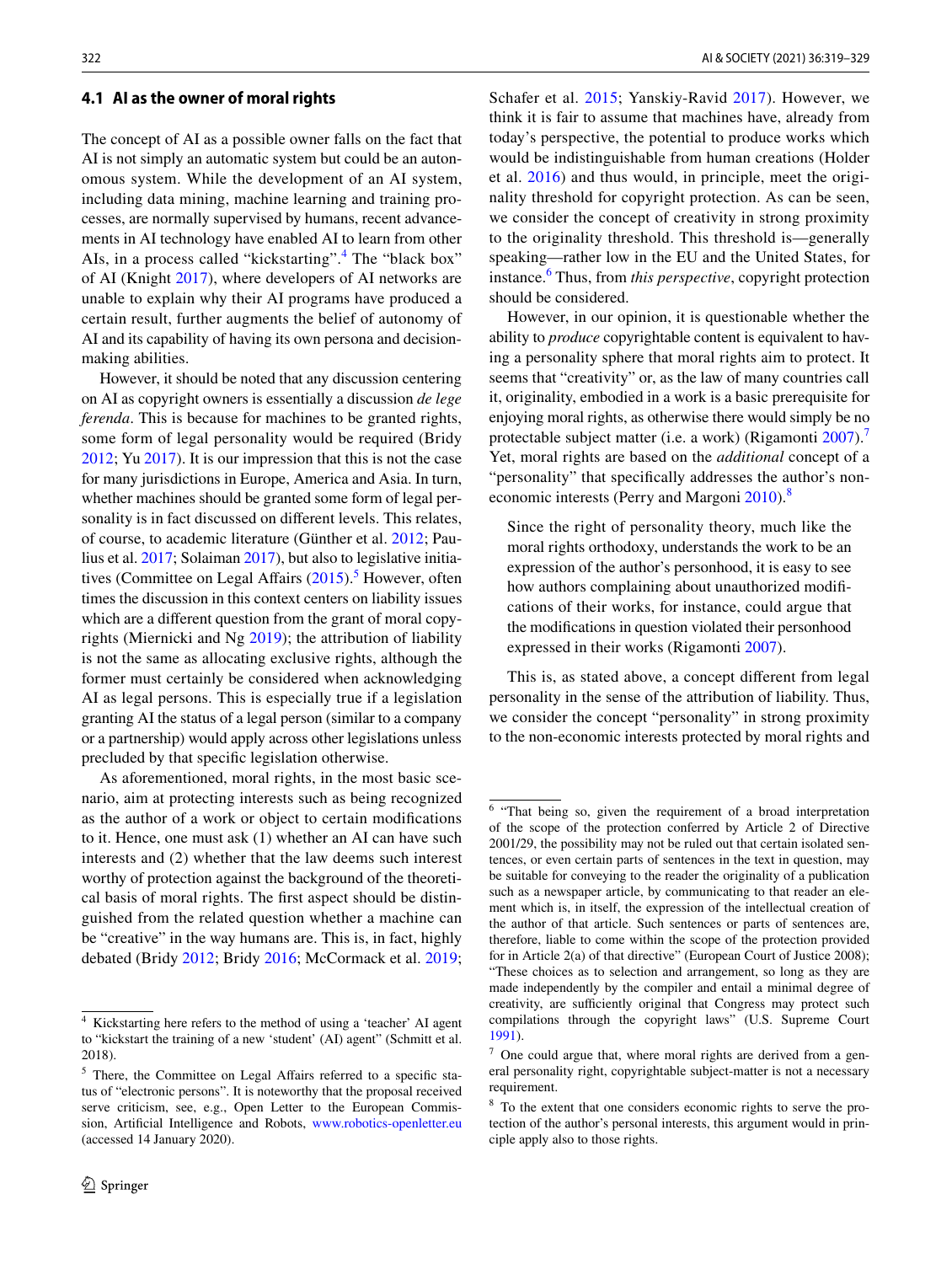<span id="page-4-0"></span>**Table 1** Schematic view on the conceptual requirements for the grant of economic and moral copyrights

|                                                                 | Economic rights Moral rights |          |
|-----------------------------------------------------------------|------------------------------|----------|
| "Creativity"                                                    | ×                            | ×        |
| Originality                                                     | ×                            | $\times$ |
| "Personality" (not in the sense of<br>attribution of liability) |                              | $\times$ |
| Non-economic interests                                          |                              | ×        |

distinguish these concepts from the originality—creativity dichotomy. From a conceptual perspective, the requirements of both dichotomies must be fulflled for moral rights to be justifed. This is illustrated by Table [1](#page-4-0).

In light of the conceptual framework set forth above, the question remains whether an AI can have a personality sphere and hence related non-economic interests. This issue is, at frst glance, related to technological developments and contingent upon the definition of said terms.<sup>[9](#page-4-1)</sup> Against the background of moral rights theory, however, it seems that this determination is not only based on strict logical reasoning. While economic rights can frst and foremost be explained by the objective aim to incentivize the production of creative works, moral rights appear to be highly based on ideological values, the legal recognition of which is the task of the legislator and not lawyers or economists. As already noted above, this is not to say that moral rights cannot be of economic value: e.g., the right to be named as the author can be used to build up the author's reputation, leading to increasing sales, or the author may (depending on the jurisdiction) choose not to execute this right against a monetary payment when she serves as a ghostwriter (Davies [2011](#page-9-21)). Furthermore, moral rights can also be seen as a way to incentivize authors (cf. U.S. Court of Appeals 2nd Circuit [1995;](#page-10-27) U.S. Court of Appeals 1st Circuit [2010\)](#page-10-12). However, these examples appear to be rather ancillary effects; the protection of the author's personality remains the primary objective and justifcation for the introduction of moral rights (cf. U.S. Court of Appeals 2nd Circuit [1995](#page-10-27); U.S. Court of Appeals 1st Circuit [2010\)](#page-10-12). The "author's personality" is, of course, an elusive concept; indeed, not all jurisdictions recognize the protection of non-economic interests to the same extent. This can best be illustrated by the small degree of international harmonization with regard to moral rights (see above) and the inverse situation in respect of economic rights. Especially with regard to a personality sphere

for an AI, the question can be complicated by ethical and religious concepts (Davies [2011\)](#page-9-21).

Against this background, we can only give our opinion whether moral rights for an AI would be consistent with the development and rationales of moral rights as well as their foundations *de lege lata*. It appears to us that the moral rights ideology is closely connected to the creations made by *human beings* (Miernicki and Ng [2019\)](#page-9-4); thus, applying moral rights to an AI would constitute an extension of the underlying rationales of moral rights and would therefore require additional justifcation.

## **4.2 Creators or users of an AI as the owners of moral rights**

Should humans that interact with the AI—i.e., the creators or the users—should have moral rights in the content produced by the AI? Where software is a tool used by humans, the general rules apply: Where the programmer contributes creative effort, she is awarded a copyright the extent of which is determined by national law. However, the situation is different where the AI produces the content without original input contributed a human being (Miernicki and Ng [2019](#page-9-4)).

In order to analyze this question, it is helpful to conceptualize the diferent roles of the AI and the involved humans as follows: The programmer creates the AI and holds, generally speaking, a copyright in a literary work (cf. WTO [1994,](#page-10-28) Art 9 et seq.). Thus, under ordinary circumstances, the AI constitutes copyrightable subject-matter and is referred to hereinafter as "frst generation work" because it directly stems from the programmer's creative efort (cf. Yanisky-Ravid and Velez-Hernandez [2018\)](#page-10-29). Going a step further, if this work (software) generates new content, we could refer to this content as a "second generation work" since—provided that the programmer did not intervene at all—it only indirectly stems from the programmer's creative work.<sup>10</sup> Now the question arises whether the creator has a special non-economic connection to the "second generation work" that could be protected by moral rights. To answer this question, it is useful to recall the fundamental rationales of moral rights: these rights are granted because the work represents "an extension of the author's personhood" (Rigamonti [2006\)](#page-10-7); the author's personal traits are, so to say, "embodied" in the work (cf. Rosenthal Kwall [2010](#page-10-30)). Conversely, in absence of this creative endeavor, there is a lack of the intimate connection between the creator of the AI and the produced content that moral rights have traditionally sought to protect (Miernicki

<span id="page-4-1"></span><sup>&</sup>lt;sup>9</sup> The problems of definition appear to be especially challenging; a comparison with human behavior (e.g., responses to prejudices to the "moral sphere") is difficult because every human is affected differently and the infringement of personality rights are far harder to quantify than economic damages.

<span id="page-4-2"></span> $10$  Even though a one might see a certain resemblance, these "second generation works "should in principle not be considered as derivative works of the AI (Butler [1982;](#page-8-10) Lambert [2017](#page-9-5); Perry-Margoni 2010; Wu [1997](#page-10-22)).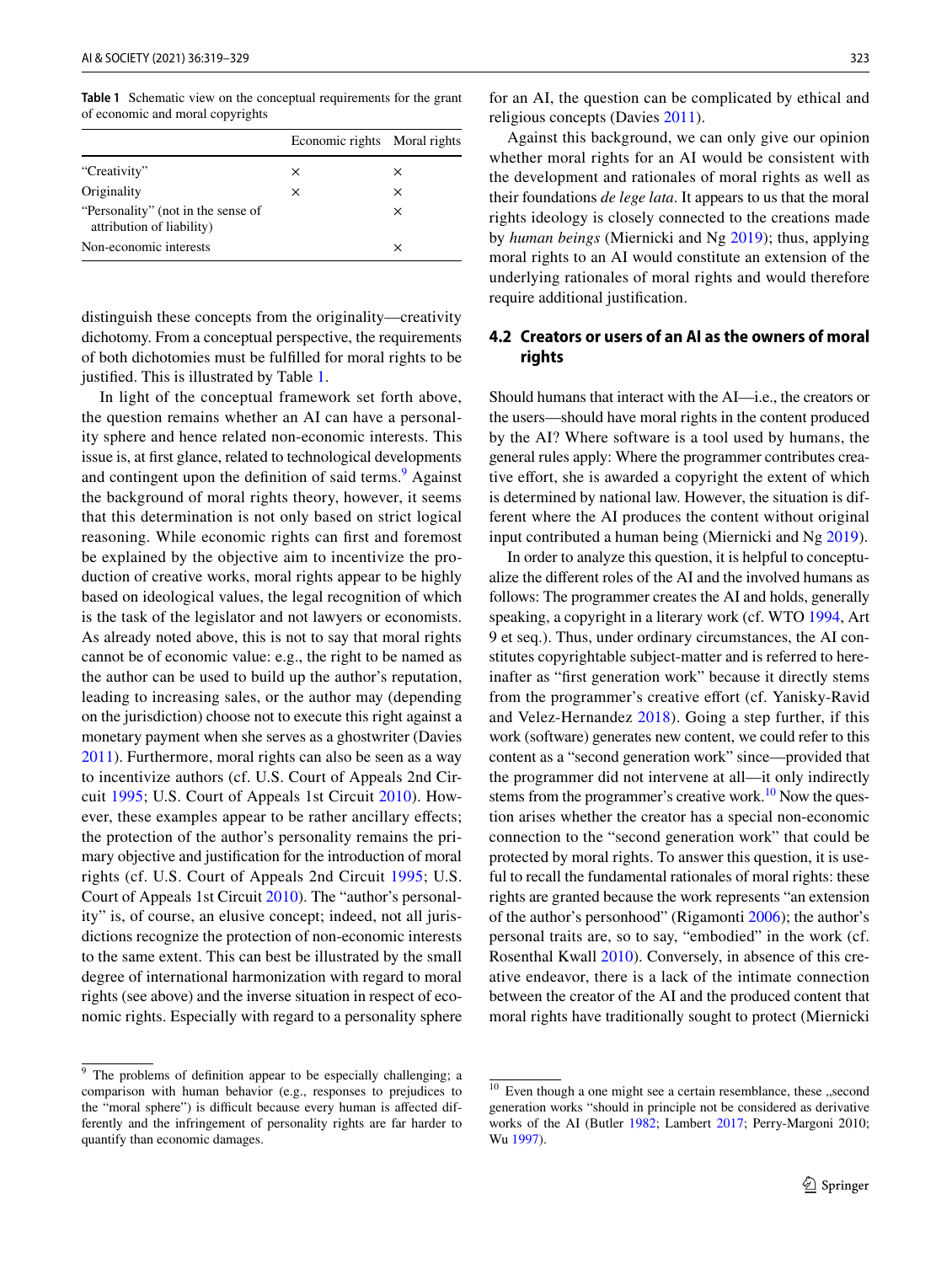and Ng [2019\)](#page-9-4). In this light, the relationship between programmer and the AI's output is "radically mediated" (Bridy [2012;](#page-8-8) cf. Perry and Margoni [2010](#page-10-21)). Thus, from a conceptual perspective, the "second generation work" does not carry the programmer's personal traits to an extent comparable to the "first generation work" (Miernicki and Ng [2019\)](#page-9-4).

As can be seen, this proposition constitutes the reverse situation as observed in connection with the AI as holder of moral rights: This time, humans who can have non-economic interests in the moral rights sense are involved as potential right holders; however, the degree of creativity in the production of the "second generation work" is questionable. This lack of creativity also seems to be the reason why moral rights are expressly excluded from the protection of CGW in the UK (Miernicki and Ng [2019](#page-9-4)). The legislative materials contain a passage stating that:

[m]oral rights are closely concerned with the personal nature of creative effort, and the person by whom the arrangements necessary for the creation of a computergenerated work are undertaken will not himself have made any personal, creative effort (U.K. House of Lords [1988\)](#page-10-31).

In a similar fashion (however, with a diferent justifcation) the WIPO Committee of Experts argued:

Since computer-produced works have no identifable authors, it is necessary to include specifc provisions in the possible Protocol concerning original ownership and the term of protection of copyright in such works; for the same reasons, moral rights would not be applicable in the case of such works (WIPO 1991).

Against this background, granting moral rights would amount to not only protecting the author's "spiritual child" (cf. Ciolino [1995;](#page-8-4) Yanisky-Ravid [2017\)](#page-10-3) but also its "spiritual grand-child". One could of course carry the idea a bit further: What if the AI generates another AI that itself produces "creative content"? Are there non-economic interests in such a "third generation work" that could be harmed, e.g., by its modifcation? In our view, the connection to the human author becomes genuinely elusive and an "intimate bond" is increasingly hard to observe. In this regard, we suggest that the principle of the "frst generation work" and "second generation work" should apply similarly—i.e. this would be an "*x* generation work" that is traceable to the original creator of the frst AI that spawned the subsequent AI-progeny. This is in fact sometimes analogized with the relation between a parent and her children's creations (Yanisky-Ravid [2017](#page-10-3)). This is even more apparent with users/operators (Schaefer et al. [2015\)](#page-10-5) of AI, because in many situations they will not have contributed any creative input (not even in the process of creating the "frst generation work"), but merely triggered or instigate the AI's productive process.

One could also look at this issue from the perspective of the idea-expression dichotomy. This dichotomy describes the well-known principle that only expression is generally protected by copyright, whereas ideas are generally not. In the case of content autonomously produced by an AI, while one could consider the content as "expression", there is a conspicuous absence of an idea which the expression emanates from (Glasser [2001](#page-9-23); Schaefer et al. [2015;](#page-10-5) McCormack et al. [2019](#page-9-27)). Thus, the fact that the programmer—by creating the AI—"laid the foundations" for the generation of new content is not enough to justify moral rights protection, in other words: It is not enough to have the abstract intention to create "something"; the intention to create is by itself not an expression of an individual personality protected by moral rights and neither will be the intention to create an "artwork" or a "text".

As mentioned before, the situation is diferent where the AI serves as a tool that helps the author to materialize her creative vision (Glasser [2001](#page-9-23)). Only in this situation, the recognition and appreciation connected to the grant of moral rights is well founded. Clearly, it must be determined in the individual case whether the programmer or user of an AI contributed creative input; this analysis is not meant to limit copyrightability to a minimum and can in fact extend further than one might think. Consider the "monkey-selfie" case referred to above. One might argue that the owner of the camera that was used by the monkey should be awarded copyright protection in pictures shot by the animal because he undertook arrangements and a creative selection process (Guadamuz [2016\)](#page-9-29).

## **5 Attribution, delineation and evidence**

Some authors highlight delineation issues, stating that it can be very hard to determine whether (or to what extent) a human being contributed original content (Butler [1982](#page-8-10); Denicola 2010; Guadamuz [2017](#page-9-30); Hernandez 2018; Yanisky-Ravid [2017\)](#page-10-3). While this is undoubtedly true (even in full knowledge of the facts of the case) this does not mean that copyright (and, specifcally moral rights) protection in AI-generated should be granted just for the sake of circumventing or "streamlining" this issue. Very similar issues arise in connection with co-authorship, where it can easily be unclear whether a person, based on her contributions to the fnal work, should be considered as co-authors. While this determination can require a cumbersome analysis, one should not treat every person involved in any minimal way in the process of the creation of the work should as a co-author, just to resolve the issue of authorship in a more efficient way. The law requires this analysis not to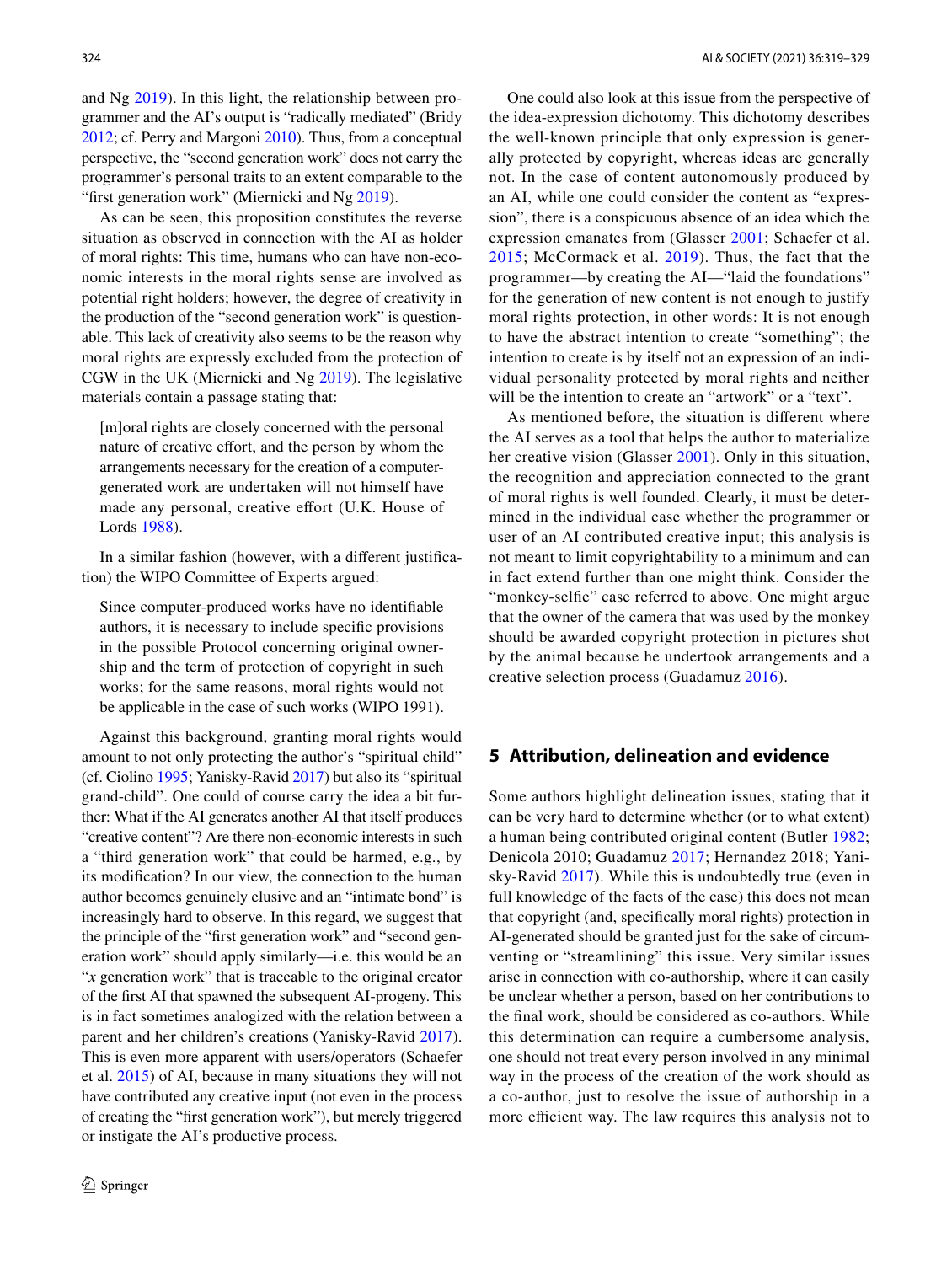|               | Purpose of attribution in general                                                                                               | Purpose of attribution in case of AI-generated content                                                                                                          |
|---------------|---------------------------------------------------------------------------------------------------------------------------------|-----------------------------------------------------------------------------------------------------------------------------------------------------------------|
| Author        | Acknowledgement of original contribution                                                                                        | Acknowledgement of original contribution if an AI is used as a tool                                                                                             |
| "Contributor" | Acknowledgement of non-original contribution (e.g., input<br>of abstract ideas, financial investments, administrative<br>tasks) | Acknowledgement of non-original contribution (e.g., creation of<br>the AI; input of data; data selection to allow the AI to generate<br>the subsequent content) |
| AI            | -                                                                                                                               | "Labelling" of non-human "creative" content                                                                                                                     |

<span id="page-6-2"></span>**Table 2** Schematic view on possible attribution rights of authors and "contributors" in AI-generated content

save costs, but rather to serve the greater goal of copy-right law as well as a fair allocation of moral rights.<sup>[11](#page-6-0)</sup> Copyright law will always involve difficult delineation issues and many questions are—also in connection with AI—not new (Grimmelmann [2016a,](#page-9-2) [b](#page-9-3)). Alternative solutions have been proposed: This could relate, for instance, to a new category of attribution right that distinguishes proper "authorship" from mere "contributorship" (Bently and Biron  $2014$ ).<sup>[12](#page-6-1)</sup> Applied to AI, this would mean that the programmers or users of the AI would be considered as "contributors" rather than "authors". This could be coupled with the indication that the work was produced by an AI. One could understand the latter not as an attribution right for the AI, but rather as a form of "labelling duty" when exercising the attribution right with regard to "contributorship". This solution could also address concerns that human creativity would be endangered by AIgenerated content (cf. Schönberger [2018](#page-10-0)). The possible framework is outlined in Table [2](#page-6-2) below.<sup>[13](#page-6-3)</sup>

A practical problem that cannot be easily resolved—neither in connection with economic nor moral rights—relates to establishing whether a work is actually the product of human creative endeavors. After all, why should the creator or user of an AI disclose that a content was AI-generated? In many cases, there will be a strong incentive to conceal this fact to receive full protection under copyright law (Abbott [2016;](#page-8-2) McCormack et al. [2019](#page-9-27); Samuelson [1986\)](#page-10-32) at least with regard to those jurisdictions that require human authorship. Admittedly, the evidentiary issues also occur in other situations, for example, if more than one person is involved in the creation of a work. However, if one of these persons claims to be the sole author, there are other persons to contest this assertion (Butler [1982\)](#page-8-10). In the case of AI, it is, for the time being, hardly conceivable that the software would be able to claim and enforce any rights against its creator or user, even if the law grants the AI certain rights.

A straightforward solution would be to give copyrights to "someone", e.g., the users or creators of the AI (Samuelson [1986](#page-10-32)). However, similar concerns as observed with respect to substantive delineation problems arise. At least, diferent to the co-authorship situation, allocating the rights in AI-generated content would not deprive any other persons of the rights because the alternative would be that the output would fall in the public domain (Grimmelmann [2016a,](#page-9-2) [b](#page-9-3)). However, the potentially enormous quantities of AI-produced content can generate a diferent kind of costs that relates to the enforcement of the rights that would exist in this content. Consider, for instance, the "art experiment" centering around Qentis, a (fictive) company that claimed to have developed an AI that had generated virtually all possible texts between ten to four hundred words; the company intended to collect royalties from anyone that would use its content (Niebla Zatarain 2017). Even though it would be practically infeasible to implement and maintain such a system (Komuves et al. [2015\)](#page-9-31), similar "business models" are not unlikely to arise if AI-generated was copyrightable (Denicola 2016; Koboldt [1995](#page-9-32)).<sup>14</sup> The opposing party would then have to prove that the work was independently created and not copied or modifed. The costs of such potential litigation should not be underestimated (Perry and Margoni [2010](#page-10-21); Wu [1997](#page-10-22)).

<span id="page-6-0"></span><sup>&</sup>lt;sup>11</sup> There are examples, however, where the law takes a pragmatic rather than an ideological approach to rights ownership; a prominent example would be the copyright in cinematographic works (cf. WIPO 1979, art. 14bis).

<span id="page-6-1"></span><sup>&</sup>lt;sup>12</sup> In this different forms, this is already practiced in several contexts, cf., e.g. "All contributors who do not meet the criteria for authorship should be listed in an Acknowledgements section" (BMJ Author Hub [2018](#page-8-12)).

<span id="page-6-3"></span><sup>&</sup>lt;sup>13</sup> Note that we do not consider under which circumstances two persons can be considered as coowners of a work. This is essentially a question of national law; see, e.g., for U.S. law 17 U.S.C. § 201(a); "A "joint work" is a work prepared by two or more authors with the intention that their contributions be merged into inseparable or interdependent parts of a unitary whole" (17 U.S.C. § 101).

<span id="page-6-4"></span><sup>&</sup>lt;sup>14</sup> There are several other examples that suggest the ability of AI systems to produce ungraspable amounts of content that are most likely too great to ever be consumed or used by human beings. Clearly, one could ask whether copyright is bluntly meant to foster larger and larger quantities of protected works or, rather, to fnd the optimal number of protected works. For the optimal level of copyright protection, see, e.g. Koboldt [1995:](#page-9-32) "[…] the intensity of copyright protection should not induce the production of the maximum number of works […]"); see also Lunney [2014.](#page-9-33)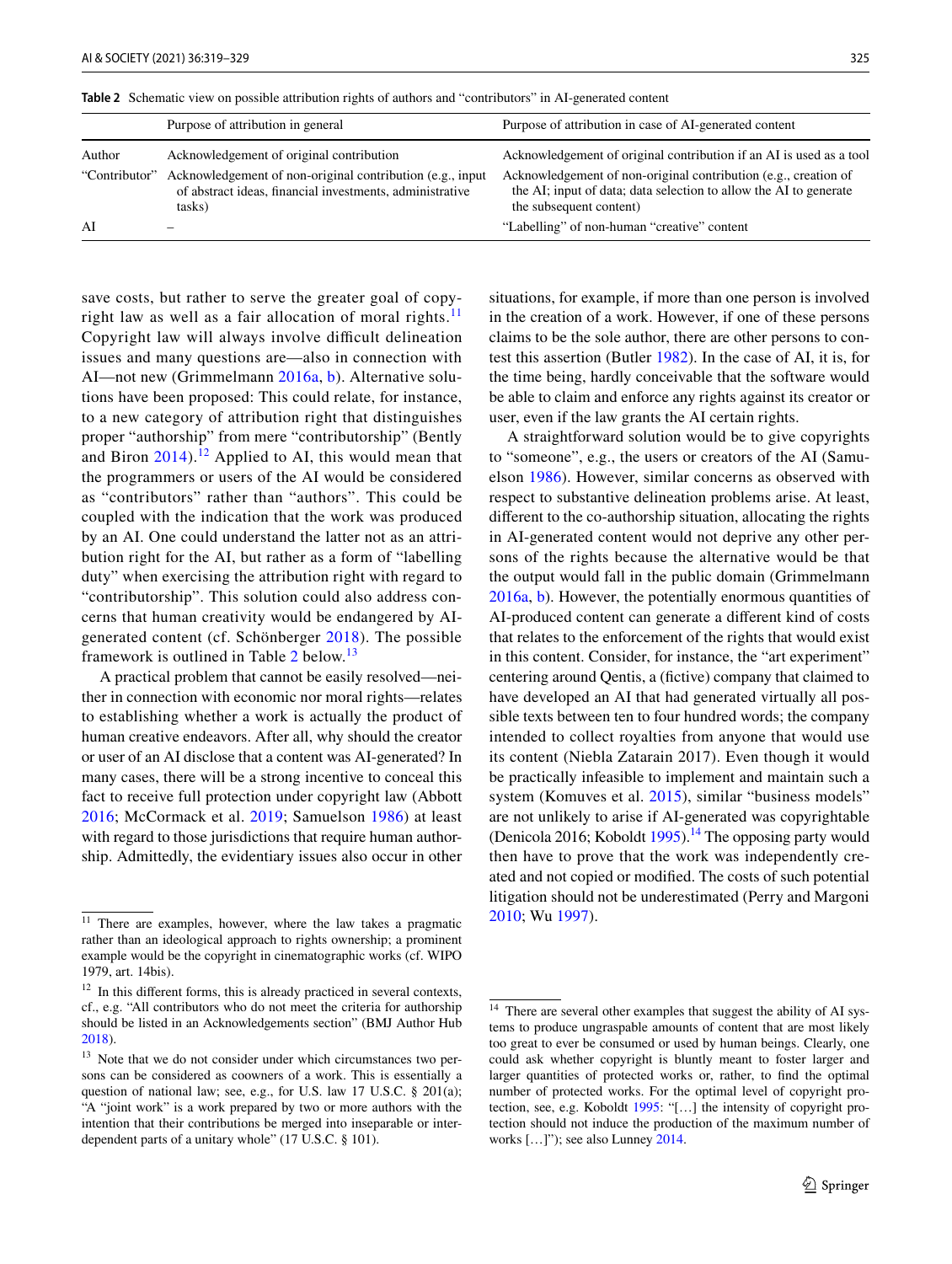Conversely, there could be situations where the creator or user of an AI does not want to be associated with the AI that generated the content. This could involve situations where the AI has "run amok" and produces distasteful or illegal content that the attribution to such content would result in reputational damage or potential criminal charges. The "black box" of AI makes such a situation even more likely as developers of AI networks are unable to explain or control the results of their creations; in fact, Microsoft's experiment to train its Twitter chatbot, Tay, on the social media platform Twitter, is an example of such an AI system that went rogue. Tay was intended to learn how to understand conversations by mimicking the language of Twitter users; however, less than 24 h after the chatbot was put online, Microsoft stopped posts from that account due to it posting "obscene statements" (Victor [2016](#page-10-33)). Should a criminal case be lodge against an AI developer for creating an AI system that produces illegal content, the concept of whether an AI can be attributed moral copyright and whether the test to determine when an AI developer would be liable for his creation becomes relevant. However, it should be highlighted that the attribution of liability and moral rights are separate and distinct legal concepts, and diferent laws would be administered under both the common law and civil law systems.

A radical solution to the evidentiary problems with respect to the contribution of a human being would be to shift the burden of proof to the person who claims to be the author, requiring her in a given case of dispute to establish that the content in question stems from a process of human creation in case of doubt or upon the other party's request. Clearly, this appears to be a burdensome task. However, it might just be the case that lawyers and courts currently lack the experience with respect to such proceedings in practice, but such experience can be acquired over time. What is more, if the content was actually created by a human being, it should not be too hard to establish this fact. In any event, the shift of the burden of proof might not appear to be the most pressing issue today, it could be more relevant in case machine-made contents proliferates; in fact, already from today's perspective, there is no safe way to tell how much AI-generated content has already been disseminated (Grimmelmann [2016a,](#page-9-2) [b\)](#page-9-3).

A further issue relates to unjustifed claims of authorship; in this light, absent a copyright-based attribution right, it is worth considering whether such claims can be addressed by employing instruments offered by other legal fields, e.g. the laws against unfair competition or potentially trademark law (Tang 2017).

## **6 A related rights approach?**

In light of the foregoing, we believe that granting moral rights in AI-generated content is, in principle, not compatible with the traditional rationale of these rights. Apart from alternative models to the attribution right that should be considered, it remains to discuss whether or to what extent there should be economic rights and how such rights would fit in the copyright system. This is in many respects a question of whether such rights can produce benefcial incentives (either for investing in the development of AI or publishing its results), a question which has been discussed at length (Davies [2011](#page-9-21); Glasser [2001](#page-9-23); Grimmelmann [2016a,](#page-9-2) [b](#page-9-3); McCutheon [2013;](#page-9-20) Perry and Margoni [2010](#page-10-21); Samuelson [1986;](#page-10-32) Yu [2017](#page-10-23)); we have already made some arguments above that would also apply to economic rights and do not delve further into this debate in this research. For the present purposes, and from the moral rights perspective, it would be a regulatory perspective to grant—similar to the solution found in the UK—certain economic rights but no or only limited moral rights; this resembles the legal situation with regard to related rights (Miernicki and Ng  $2019$ ).<sup>15</sup> Since such a "middle-ground solution" might be more easily compatible with the diferent views that exist on moral rights, e.g., with regard to their scope, transfer or ownership by legal persons (Miernicki and Ng [2019](#page-9-4); cf. Denicola 2016; Ory and Sorge [2019\)](#page-9-34), it might be more likely to fnd a consensus for the international harmonization of this matter. However, also a related rights solution runs the risk of triggering a potential proliferation of protected content.

## **7 Conclusion**

As a general principle, we believe that no moral rights should be granted in AI-generated content, based on existing laws and principles. While there is extensive debate on the possibility of AI having its own legal personality and thus the possibility of AI being capable of moral rights, much of this discussion is centered around AI liability—which has diferent considerations vis-à-vis moral rights. Even in light of arguments for AI to be granted moral rights, there is nuance in the type of moral rights that should or should not be granted to AI. First, it might be necessary to distinguish between the diferent forms of moral rights: While right to integrity is perhaps fundamentally rooted in the personal sphere of the author, the attribution right can also

<span id="page-7-0"></span> $15$  However, moral rights can also be found in this field. Yet, especially in case of performers' rights, one could argue that a performance is also something very individual which is connected to the performer's personality.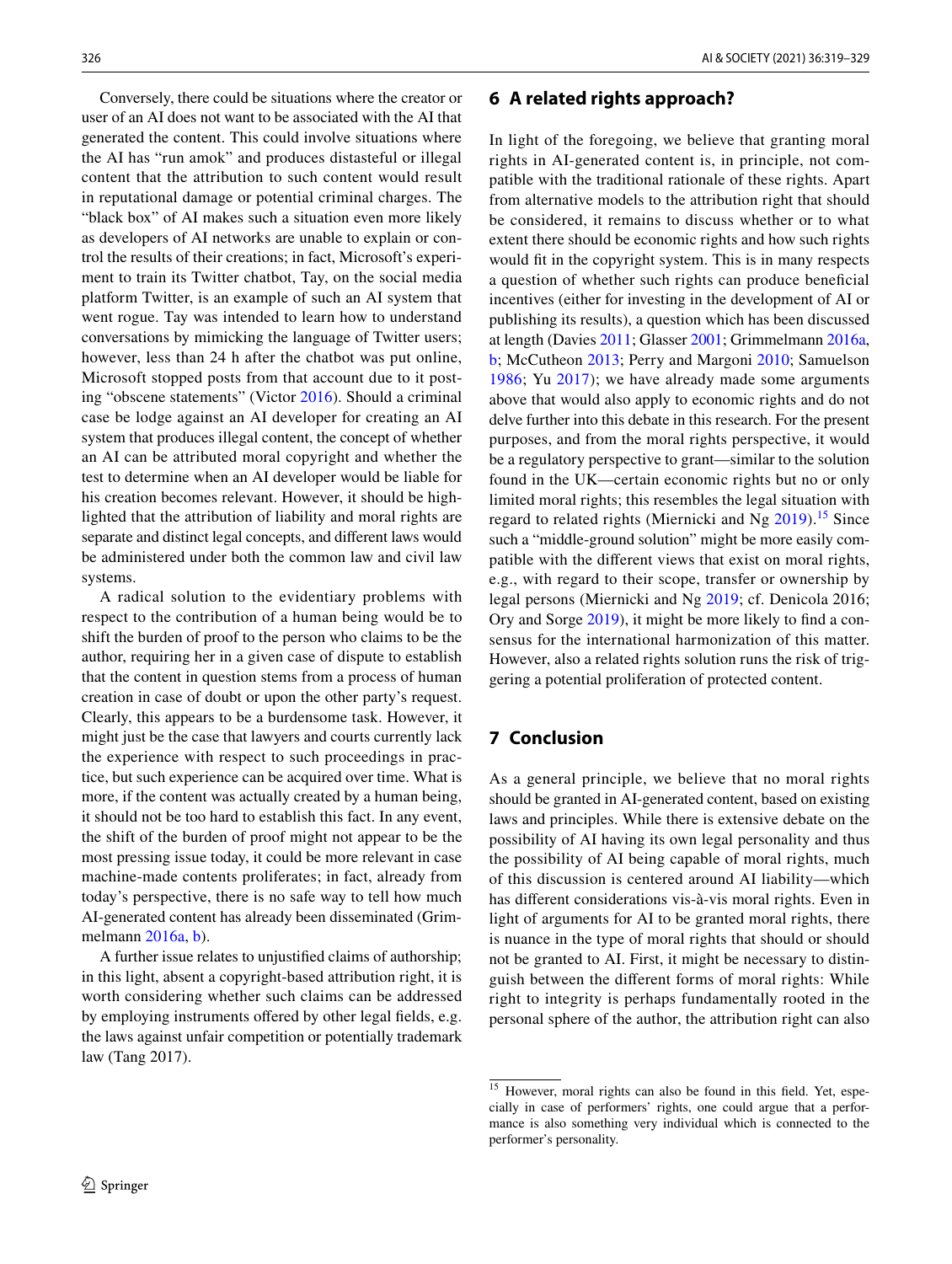be explained on the basis of other foundations. In this connection, intermediate solutions are conceivable, such as the introduction of "contributorship" right, although there are practical problems such as establishing whether the work is indeed the product of human creative endeavors and associ-ated evidentiary problems. One possible strand of thought<sup>[16](#page-8-13)</sup> in favor of acknowledging moral rights is that these rights serve a higher public function—attributing moral rights to the original creators (who arguably have the greatest interest in protecting their own works) could not only be understood as serving the authors' own interest but also the public interests in the integrity and societal status of creative works in general.<sup>[17](#page-8-14)</sup> If such a public function exists, there may be an argument for protecting AI works for the greater good and thus a responsible person should be designated under the law to protect AI generated works. While national laws that provide for perpetual moral rights might point in this direction, we would like to reserve this discussion for future research.

Clearly, it is not easy to see where the technological development will take us; however, in connection with moral rights, a fundamental question becomes apparent: When will AI systems have a "personality" that the law recognizes? In fact, why should anyone program an AI with interests of "personal nature" that could be protected by moral rights? Perhaps, it is indeed as what some philosophers have argued on the topic of an AI being an artist—"creativity is, and always will be, a human endeavor" (Kelly [2019\)](#page-9-35). And, even if this should be the case at some point we still have to make the decision from an ideological standpoint whether we should recognize AI, in this respect, as equal to us; in this light, granting moral rights to AI would truly start the "post human era" (Stewart [2014\)](#page-10-4). However, if this era starts, "copyright will be the least of our concerns" (Grimmelmann [2016a,](#page-9-2) [b;](#page-9-3) see also Cliford [1997\)](#page-8-7).

**Acknowledgements** Open access funding provided by University of Vienna.

**Author contributions** This paper was written in collaboration of the two authors indicated above.

**Funding** Martin Miernicki: Not applicable; Irene Ng (Huang Ying): This research is supported by the National Research Foundation, Singapore under its Emerging Areas Research Projects (EARP) Funding Initiative. Any opinions, fndings and conclusions or recommendations expressed in this material are those of the author(s) and do not refect the views of National Research Foundation, Singapore.

**Data availability** Not applicable.

**Code availability** Not applicable.

#### **Compliance with ethical standards**

**Conflict of interest** The author(s) declare that they have no confict of interest.

**Open Access** This article is licensed under a Creative Commons Attribution 4.0 International License, which permits use, sharing, adaptation, distribution and reproduction in any medium or format, as long as you give appropriate credit to the original author(s) and the source, provide a link to the Creative Commons licence, and indicate if changes were made. The images or other third party material in this article are included in the article's Creative Commons licence, unless indicated otherwise in a credit line to the material. If material is not included in the article's Creative Commons licence and your intended use is not permitted by statutory regulation or exceeds the permitted use, you will need to obtain permission directly from the copyright holder. To view a copy of this licence, visit<http://creativecommons.org/licenses/by/4.0/>.

## **References**

- <span id="page-8-2"></span>Abbott R (2016) I Think, Therefore I invent: creative computers and the future of patent law. Boston College L Rev 57:1079–1126
- <span id="page-8-11"></span>Bently L, Biron L (2014) Discontinuities between legal conceptions of authorship and social practices: what, if anything, is to be done. In: van Eechoud M (ed) The work of authorship: creativity that counts. Amsterdam University Press/OAPEN library, Amsterdam, pp 237–276
- <span id="page-8-3"></span>Biron L (2014) Creative Work and communicative norms. In: van Eechoud M (ed) The work of authorship: creativity that counts. Amsterdam University Press/OAPEN library, Amsterdam, pp 20–44
- <span id="page-8-12"></span>BMJ Author Hub (2018) BMJ policy on authorship. [https://autho](https://authors.bmj.com/policies/bmj-policy-on-authorship/) [rs.bmj.com/policies/bmj-policy-on-authorship/](https://authors.bmj.com/policies/bmj-policy-on-authorship/). Accessed 4 Nov 2019
- <span id="page-8-8"></span>Bridy A (2012) Coding creativity: copyright and the artifcially intelligent author. Stan Tech L Rev 5:1–28
- <span id="page-8-0"></span>Bridy A (2016) The evolution of authorship: work made by code. Colum J L Arts 39:395–401
- <span id="page-8-10"></span>Butler TL (1982) Can a computer be an author—copyright aspects of artifcial intelligence. Hastings Comm Ent L J 4:707–747
- Čerka P, Grigienė J, Sirbikytė G (2017) Is it is possible to grant legal personality to artifcial intelligence software systems? Comp L Secur Rev 33:685–699
- <span id="page-8-6"></span>Chisolm TE (2018) In Lieu of Moral Rights for IP-Wronged music vocalists: personhood theory, moral rights, and the WPPT revisited. St John's L Rev 92:453–507
- <span id="page-8-4"></span>Ciolino DS (1995) Moral Rights and real obligations: a property-law framework for the protection of authors' moral rights. Tulane L Rev 69:935–995
- <span id="page-8-7"></span>Cliford RD (1997) Intellectual property in the era of the creative computer program. Tulane L Rev 71:1675–1703
- <span id="page-8-1"></span>Collingwood L (2017) Privacy implications and liability issues of autonomous vehicles. Info Comm Tech L 26:32–45
- <span id="page-8-5"></span>Commission of the European Communities (2004) Commission Staf Working Paper on the review of the EC legal framework in the feld of copyright and related rights. [https://data.consilium.europ](http://data.consilium.europa.eu/doc/document/ST-11634-2004-INIT/en/pdf) [a.eu/doc/document/ST-11634-2004-INIT/en/pdf](http://data.consilium.europa.eu/doc/document/ST-11634-2004-INIT/en/pdf). Accessed 14 Jan 2020
- <span id="page-8-9"></span>Committee on Legal Afairs (2015) Report with recommendations to the Commission on Civil Law Rules on Robotics 2015/2103(INL),

<span id="page-8-13"></span><sup>&</sup>lt;sup>16</sup> We thank an anonymous reviewer for contributing this idea during the review process.

<span id="page-8-14"></span><sup>&</sup>lt;sup>17</sup> Cf. Rushton [1998:](#page-10-34) "If the point of moral rights is to preserve those aspects of a culture that bind a nation together, then a case could be made for a perpetual moral right."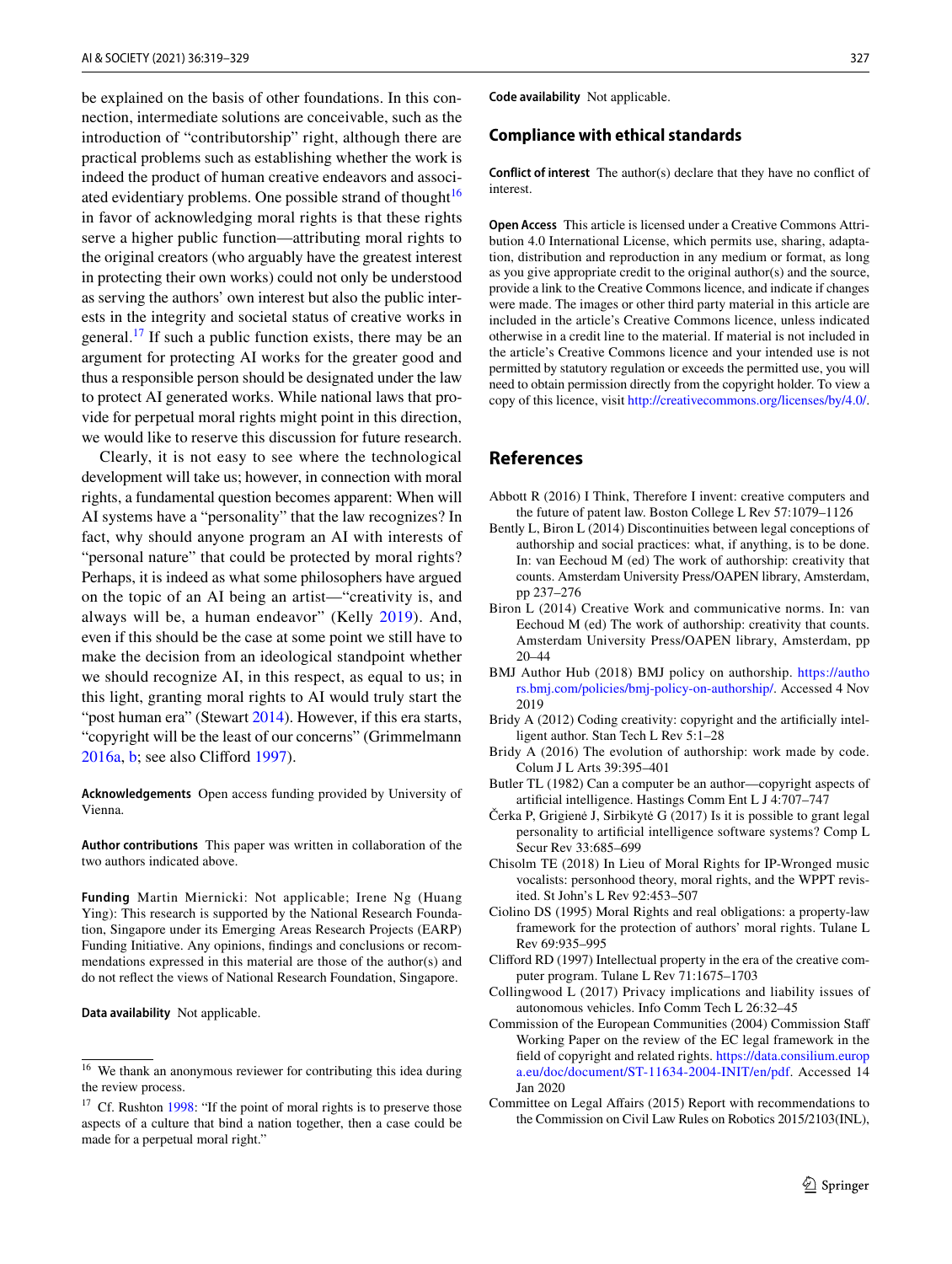P8\_TA(2017)0051. [https://www.europarl.europa.eu/doceo/docum](http://www.europarl.europa.eu/doceo/document/TA-8-2017-0051_EN.pdf) [ent/TA-8-2017-0051\\_EN.pdf](http://www.europarl.europa.eu/doceo/document/TA-8-2017-0051_EN.pdf). Accessed 14 Jan 2020

- <span id="page-9-7"></span>Council of the European Communities (1993) Council Directive 93/83/ EEC of 27 September 1993 on the coordination of certain rules concerning copyright and rights related to copyright applicable to satellite broadcasting and cable retransmission. O.J. L 1993/248, 15–21
- <span id="page-9-21"></span>Davies CR (2011) An evolutionary step in intellectual property rights—artifcial intelligence and intellectual property. Comp L Secur Rev 27:601–619
- Denicola RC (2018) Ex Machina: copyright protection for computergenerated works. Rutgers U L Rev 69:251–287
- Durham AR (2002) The random muse: authorship and indeterminacy. Wm Mary L Rev 44(2):569–642
- European Commission (2018a) Communication from the Commission to the European Parliament, The European Council, The Council, The European Economic and Social Committee and the Committee of the Regions, Artifcial Intelligence for Europe. COM(2018) 237 fnal
- European Commission (2018b) Communication from the Commission to the European Parliament, the European Council, the Council, the European Economic and Social Committee and the Committee of the Regions, Coordinated Plan on Artifcial Intelligence. COM(2018) 795 fnal
- <span id="page-9-17"></span>European Court of Justice (2008) Infopaq Int'l A/S v. Danske Dagblades Forening C-5/08
- European Court of Justice (2011a) Painer v. Standard VerlagsGmbH C-145/10
- European Court of Justice (2011b) Football Association Premier League Ltd and Others v QC Leisure C-403/08.
- <span id="page-9-16"></span>European Court of Justice (2012) Football Dataco Ltd v. Yahoo! UK Ltd C-604/10
- European Court of Justice (2013) Deckmyn v. Vandersteen C-201/13
- <span id="page-9-10"></span>European Parliament and the Council (2001) Directive 2001/29/EC of the European Parliament and of the Council of 22 May 2001 on the harmonisation of certain aspects of copyright and related rights in the information society. O.J. L 2001/167, 10–19
- <span id="page-9-11"></span>European Parliament and the Council (2009) Directive 2009/24/EC of the European Parliament and of the Council of 23 April 2009 on the legal protection of computer programs. O.J. L 2009/111, 16–22
- <span id="page-9-12"></span>European Parliament and the Council (2012) Directive 2012/28/EU of the European Parliament and of the Council of 25 October 2012 on certain permitted uses of orphan works. O.J. L 2012/299, 5–12
- <span id="page-9-13"></span>European Parliament and the Council (2019) Directive (EU) 2019/790 of the European Parliament and of the Council of 17 April 2019 on copyright and related rights in the Digital Single Market and amending Directives 96/9/EC and 2001/29/EC. O.J. L 2019/790, 92–125
- <span id="page-9-8"></span>European Parliament and Council of the European Union (1996) Directive 96/9/EC of the European Parliament and of the Council of 11 March 1996 on the legal protection of databases. O.J. L 2001/167, 10–19
- <span id="page-9-9"></span>European Parliament and Council of the European Union (2006) Directive 2006/116/EC of the European Parliament and of the Council of 12 December 2006 on the term of protection of copyright and certain related rights. O.J. L 2006/372, 12–18
- <span id="page-9-22"></span>Galajdová D (2018) Deadlock in protection of software developed by AI. In: Schweighofer E, Kummer F, Saarenpää A, Schafer B (eds) Data protection/legal Tech. Editions Weblaw, Bern, pp 601–608
- <span id="page-9-6"></span>Ginsburg JC (2004) The right to claim authorship in U.S. copyright and trademark law. Hous L Rev 41:263–308
- <span id="page-9-15"></span>Ginsburg JC (2018) People not machines: authorship and what it means in the Berne convention. IIC 49:131–135
- <span id="page-9-23"></span>Glasser D (2001) Copyrights in computer-generated works: whom, if anyone, do we reward? Duke L Tech Rev 1:24
- <span id="page-9-2"></span>Grimmelmann J (2016a) Copyright for literate robots. Iowa L Rev 101:657–681
- <span id="page-9-3"></span>Grimmelmann J (2016) There's no such thing as a computer-authored work—and it's a good thing, too. Colum J L Arts 39:403–416
- <span id="page-9-29"></span>Guadamuz A (2016) The monkey selfe: copyright lessons for originality in photographs and internet jurisdiction. Internet Policy Rev 5:1–12
- <span id="page-9-30"></span>Guadamuz A (2017) Do androids dream of electric copyright? Comparative analysis of originiality in artifcial intelligence generated work. Intellectual Property Quarterly 2:169–186
- <span id="page-9-26"></span>Günther J, Münch F, Beck S, Löffler S, Leroux C, Labruto R (2012) Issues of privacy and electronic personhood in robotics. In: IEEE (ed.) The 21st IEEE International Symposium on Robot and Human Interactive Communication
- <span id="page-9-18"></span>Handig C (2009) The Copyright Term "Work"—European harmonisation at an unknown level. IIC 40:665–685
- <span id="page-9-14"></span>Hansmann H, Santilli M (1997) Authors' and artists' moral rights: a comparative legal and economic analysis. J Legal Stud 26:95–143
- <span id="page-9-28"></span>Holder C, Khurana V, Hook J, Bacon G (2016) Robotics and law: key legal and regulatory implications of the robotics age (part II of II). Comp L Secur Rev 32:557–576
- <span id="page-9-24"></span>Hristov K (2017) Artifcial Intelligence and the Copyright Dilemma. IDEA 57:431–454
- <span id="page-9-19"></span>Ihalainen J (2018) Computer creativity: artifcial intelligence and copyright. J Intellectual Property L Practice 13:724–728
- <span id="page-9-35"></span>Kelly S (2019) A philosopher argues that an AI can't be an artist. MIT Tech Rev, 21 Februar 2019. [https://www.technologyrevie](https://www.technologyreview.com/s/612913/a-philosopher-argues-that-an-ai-can-never-be-an-artist/) [w.com/s/612913/a-philosopher-argues-that-an-ai-can-never-be](https://www.technologyreview.com/s/612913/a-philosopher-argues-that-an-ai-can-never-be-an-artist/)[an-artist/.](https://www.technologyreview.com/s/612913/a-philosopher-argues-that-an-ai-can-never-be-an-artist/) Accessed 14 Jan 2020
- <span id="page-9-25"></span>Knight W (2017) The dark secret at the heart of AI, MIT Technology Review, 11 April 2017, [https://www.technologyrevie](https://www.technologyreview.com/s/604087/the-dark-secret-at-the-heart-of-ai/) [w.com/s/604087/the-dark-secret-at-the-heart-of-ai/](https://www.technologyreview.com/s/604087/the-dark-secret-at-the-heart-of-ai/). Accessed 14 Jan 2020
- <span id="page-9-32"></span>Koboldt C (1995) Intellectual property and optimal copyright protection. J Cultural Econ 19:131–155
- <span id="page-9-31"></span>Komuves D, Niebla Zatarain J, Schafer B, Diver L (2015): Monkeying Around with Copyright—Animals, AIs and Authorship in Law, CREATe Working Paper 2015/02. [https://www.create.ac.uk/publi](https://www.create.ac.uk/publications/monkeying-around-with-copyright-animals-ais-and-authorship-in-law/) [cations/monkeying-around-with-copyright-animals-ais-and-autho](https://www.create.ac.uk/publications/monkeying-around-with-copyright-animals-ais-and-authorship-in-law/) [rship-in-law/](https://www.create.ac.uk/publications/monkeying-around-with-copyright-animals-ais-and-authorship-in-law/). Accessed14 Jan 2020
- <span id="page-9-1"></span>Kuner C, Cate FH, Lynskey O, Millard C, Ni Loideain N, Svantesson DJB (2018) Expanding the artifcial intelligence-data protection debate. Int Data Privacy L 8:289–292
- <span id="page-9-5"></span>Lambert P (2017) Computer-generated works and copyright: selfes, traps, robots, AI and machine learning. EIPR 39:12–20
- <span id="page-9-33"></span>Lunney GS (2014) Copyright's Mercantilist Turn. Fla St U L Rev 42:95–150
- <span id="page-9-27"></span>McCormack J, Giford T, Hutchings P (2019) Autonomy, authenticity, authorship and intention in computer generated art. In: Ekárt A, Liapis A, Luz Castro Pena M (eds) Computational intelligence in music, sound, art and design. Springer, Berlin, pp 35–50
- <span id="page-9-20"></span>McCutheon J (2013) The vanishing author in computer-generated works: a critical analysis of recent australian case law. Melb U L Rev 36:915–969
- <span id="page-9-4"></span>Miernicki M and Ng I (2019) Machines, attribution and integrity: artifcial intelligence and moral rights. Jusletter IT 21. February 2019. [https://jusletter-it.weblaw.ch/en/issues/2019/IRIS/machines\\_-attri](https://jusletter-it.weblaw.ch/en/issues/2019/IRIS/machines_-attributio_a400b1d060.html__ONCE&login=false) [butio\\_a400b1d060.html\\_\\_ONCE&login=false.](https://jusletter-it.weblaw.ch/en/issues/2019/IRIS/machines_-attributio_a400b1d060.html__ONCE&login=false)
- <span id="page-9-0"></span>Niebla Zatarain JM (2018) A similarity assessment in copyright works: the insertion of intelligent technology to provide certainty to rights holders and the public sector. Eur J L Tech 9:1–28
- <span id="page-9-34"></span>Ory S, Sorge C (2019) Schöpfung durch Künstliche Intelligenz? NJW 72:710–713